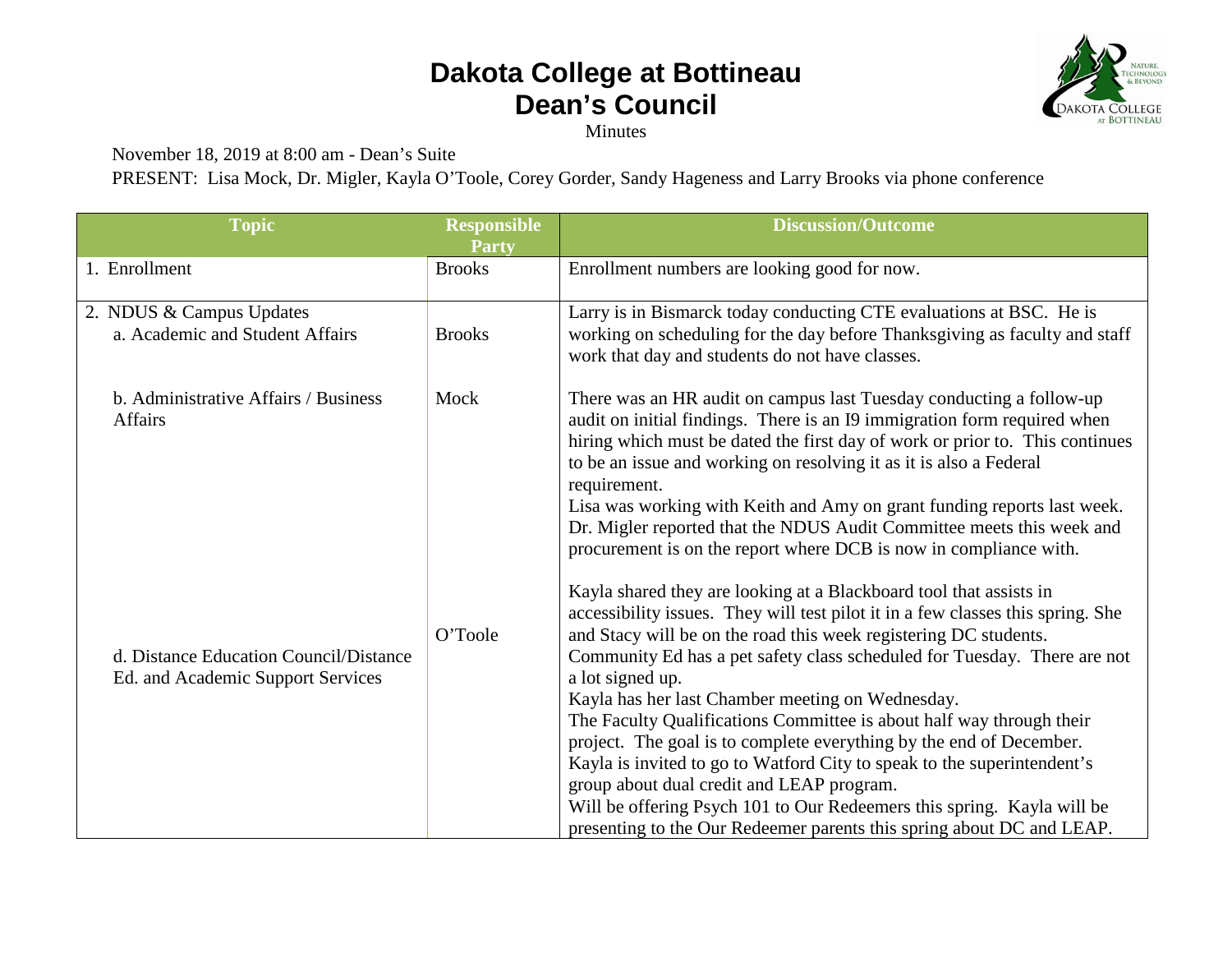## **Dakota College at Bottineau Dean's Council**



|                                         |          | Kayla is out of the office for personal leave this afternoon.                                                                                                                                                                                                                                                                                                                                                                                                                                                                                                                                                                                                                                                                                                                                                                                                                                                                                                                                                                   |
|-----------------------------------------|----------|---------------------------------------------------------------------------------------------------------------------------------------------------------------------------------------------------------------------------------------------------------------------------------------------------------------------------------------------------------------------------------------------------------------------------------------------------------------------------------------------------------------------------------------------------------------------------------------------------------------------------------------------------------------------------------------------------------------------------------------------------------------------------------------------------------------------------------------------------------------------------------------------------------------------------------------------------------------------------------------------------------------------------------|
| e. Public Affairs Council               | Hageness | Marketing committee is working on update some photos. Should see videos<br>streaming this week via programs and online.<br>Presentations are underway through the Educational Outreach program.<br>Sandy is on the Nursing Admin Assist Search Committee. Interviews will<br>take place this Thursday and Friday.                                                                                                                                                                                                                                                                                                                                                                                                                                                                                                                                                                                                                                                                                                               |
| g. Chancellor's Cabinet / Dean's Update | Migler   | Dr. Migler met with the assistant coaches last Friday. He will meet with all<br>football players, coaches and advisors this afternoon. A press release and<br>talking points were distributed for Council review. This press release will<br>be sent out the end of the day. Dr. Migler will be meeting with Dan Davis,<br>former AD this morning. The Minnesota Athletic Conference director has<br>been notified and would like to continue discussions on other sports.<br>Corey Gorder officially starts as AD on January 1 and will be moving into<br>the existing AD office. This summer a space needs assessment will be<br>conducted to determine efficient office needs. Which may cause moving<br>some offices to different areas.<br>Dr. Migler is going to Williston tonight and will be teaching his class from<br>WSC in the morning. He will also be visiting with WSC about DCB adding<br>a FBM position based out of Williston. He may also be out of the office on<br>Friday to attend a funeral in Moorhead. |
| 3. Other<br>Fee Review                  | Mock     | <b>Click Here for Attachments</b><br>The 2019-20 academic year NDUS asked all campuses to wrap fees into<br>tuition. Lisa provided a print-out of remaining balances in the fee accounts.<br>This will be provided to Department Chairs asking departments to use these<br>funds before appropriated dollars.                                                                                                                                                                                                                                                                                                                                                                                                                                                                                                                                                                                                                                                                                                                   |
| <b>Credit Hour Definition Policy</b>    | Hageness | The Faculty Senate Committee presented a Credit Hour Definition policy to<br>the Policy Review Committee which is recommended to Dean's Council for<br>approval.                                                                                                                                                                                                                                                                                                                                                                                                                                                                                                                                                                                                                                                                                                                                                                                                                                                                |